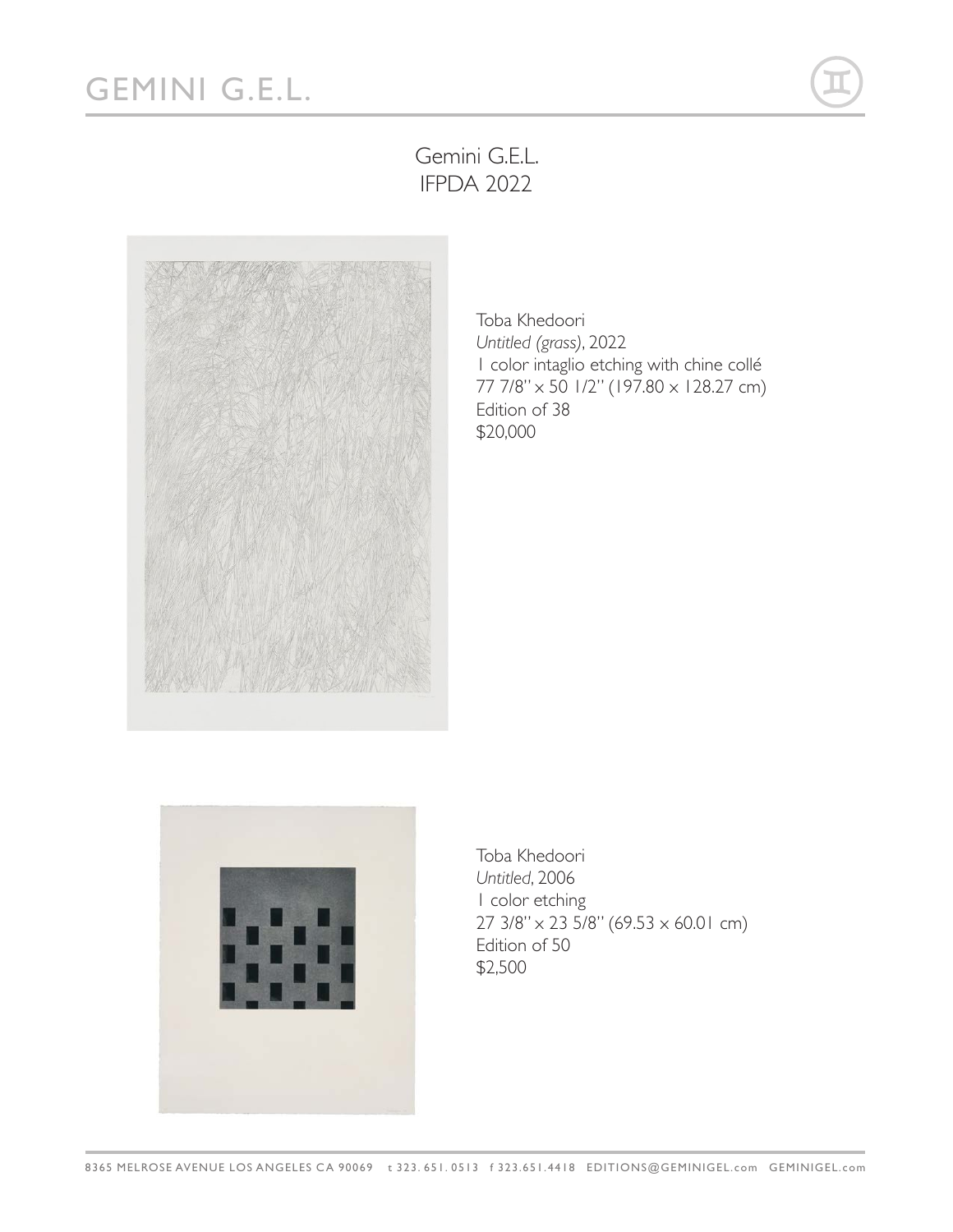



Tacita Dean *LA Magic Hour 1*, 2021 Hand-drawn multi-colored blend lithograph 29 7/8" x 29 7/8" (75.88 x 75.88 cm) Edition of 42 \$6,800



Tacita Dean *LA Magic Hour 2*, 2021 Hand-drawn multi-colored blend lithograph 29 7/8" x 29 7/8" (75.88 x 75.88 cm) Edition of 42 \$6,800



Tacita Dean *LA Magic Hour 3*, 2021 Hand-drawn multi-colored blend lithograph 29 7/8" x 29 7/8" (75.88 x 75.88 cm) Edition of 42 \$6,800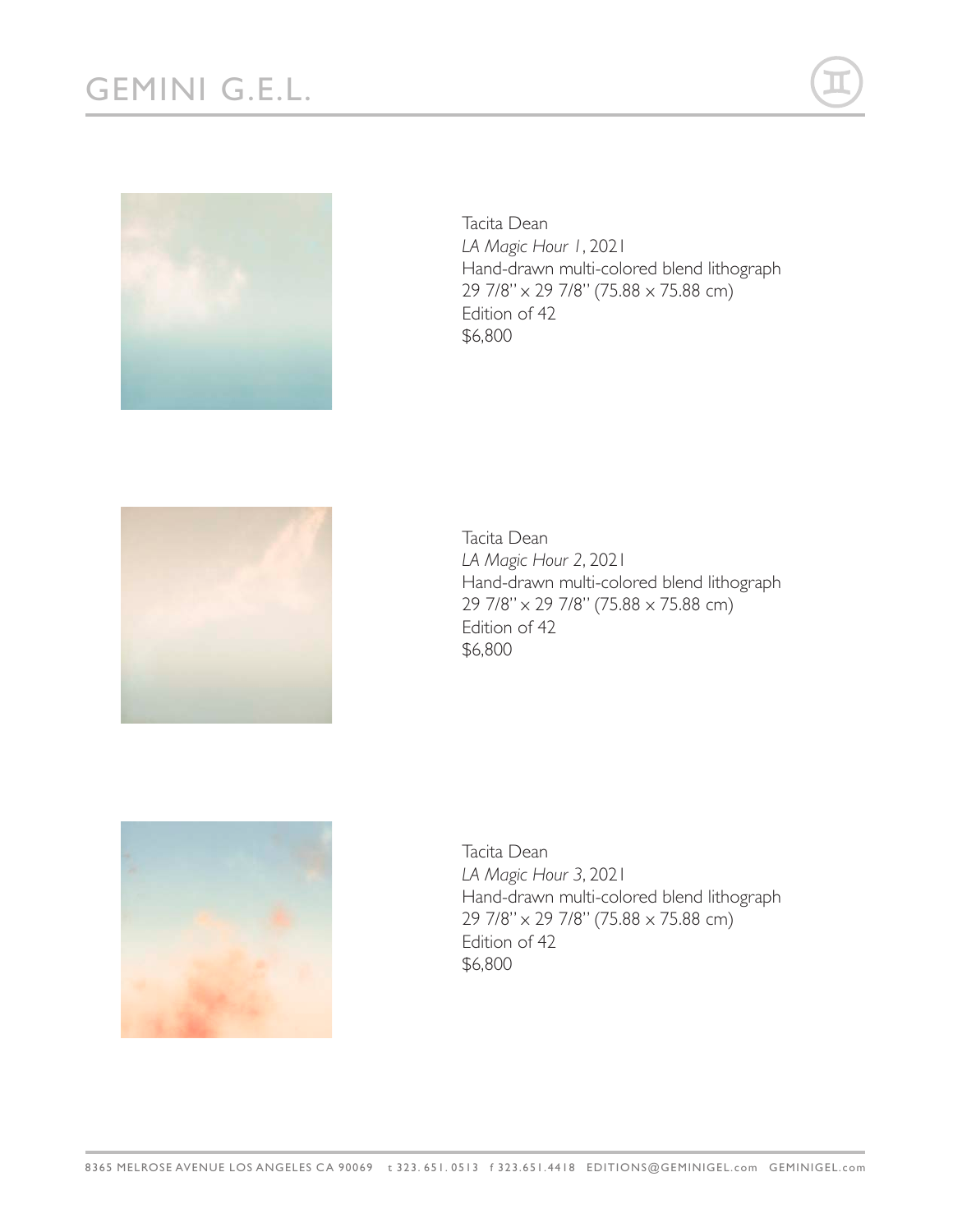

Tacita Dean *LA Magic Hour 4*, 2021 Hand-drawn multi-colored blend lithograph 29 7/8" x 29 7/8" (75.88 x 75.88 cm) Edition of 42 \$6,800



Tacita Dean *LA Magic Hour 5*, 2021 Hand-drawn multi-colored blend lithograph 29 7/8" x 29 7/8" (75.88 x 75.88 cm) Edition of 42 \$6,800



Tacita Dean *LA Magic Hour 6*, 2021 Hand-drawn multi-colored blend lithograph 29 7/8" x 29 7/8" (75.88 x 75.88 cm) Edition of 42 \$6,800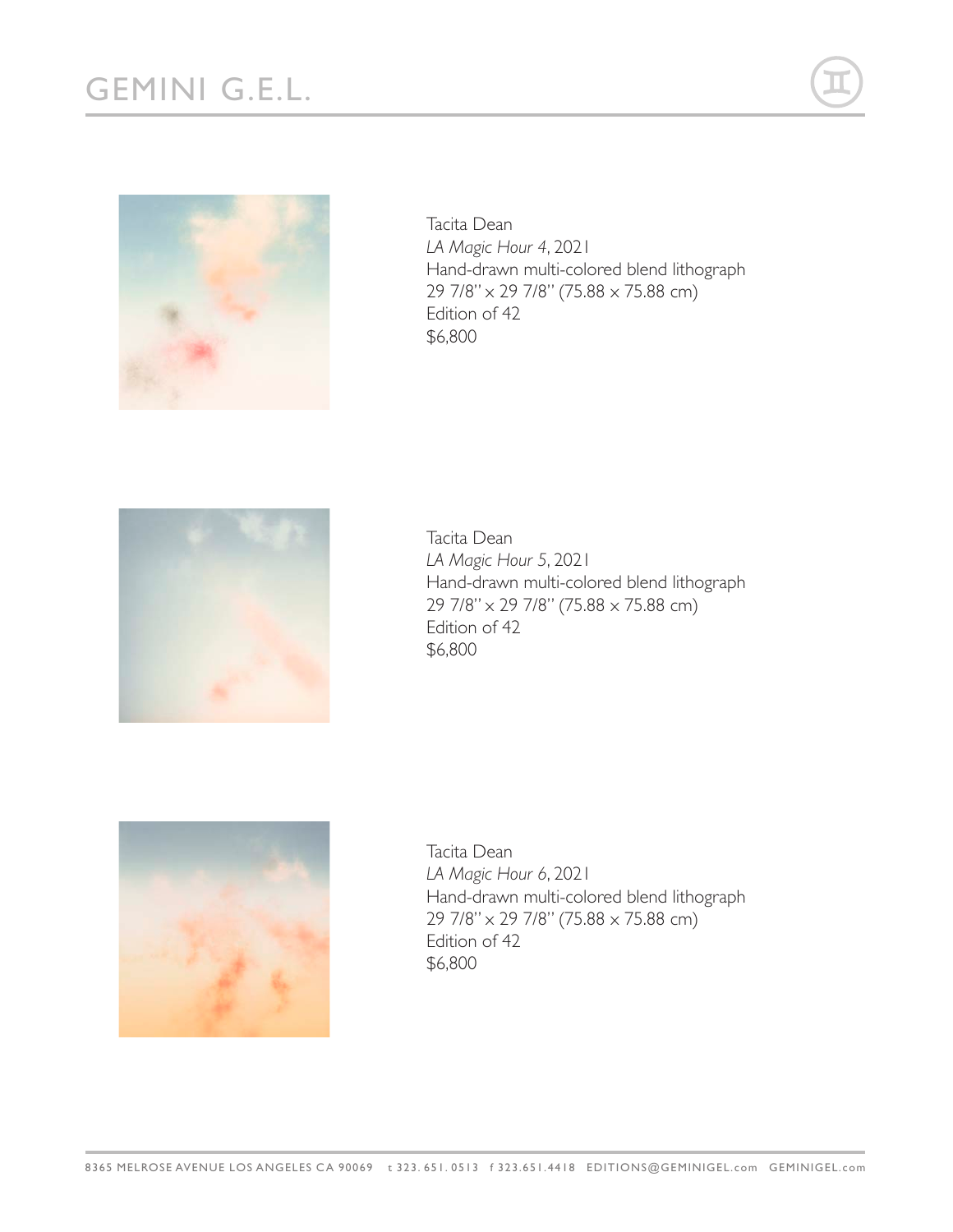



Tacita Dean *LA Magic Hour 7*, 2021 Hand-drawn multi-colored blend lithograph 29 7/8" x 29 7/8" (75.88 x 75.88 cm) Edition of 42 \$6,800



Tacita Dean *LA Magic Hour 8*, 2021 Hand-drawn multi-colored blend lithograph 29 7/8" x 29 7/8" (75.88 x 75.88 cm) Edition of 42 \$6,800



Tacita Dean *LA Magic Hour 9*, 2021 Hand-drawn multi-colored blend lithograph 29 7/8" x 29 7/8" (75.88 x 75.88 cm) Edition of 42 \$6,800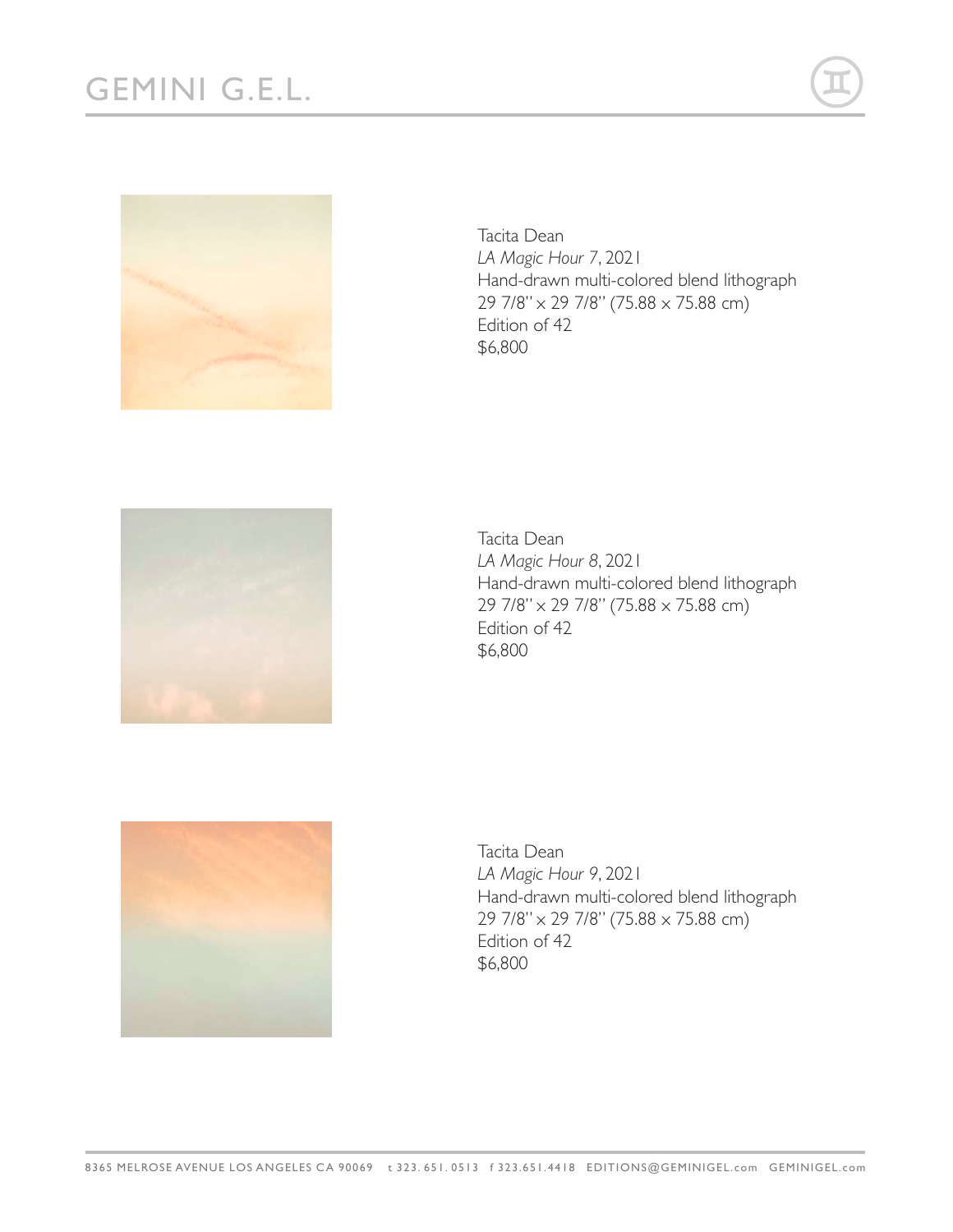



Tacita Dean *LA Magic Hour 10*, 2021 Hand-drawn multi-colored blend lithograph 29 7/8" x 29 7/8" (75.88 x 75.88 cm) Edition of 42 \$6,800



Tacita Dean *LA Magic Hour 11*, 2021 Hand-drawn multi-colored blend lithograph 29 7/8" x 29 7/8" (75.88 x 75.88 cm) Edition of 42 \$6,800



Tacita Dean *LA Magic Hour 12*, 2021 Hand-drawn multi-colored blend lithograph 29 7/8" x 29 7/8" (75.88 x 75.88 cm) Edition of 42 \$6,800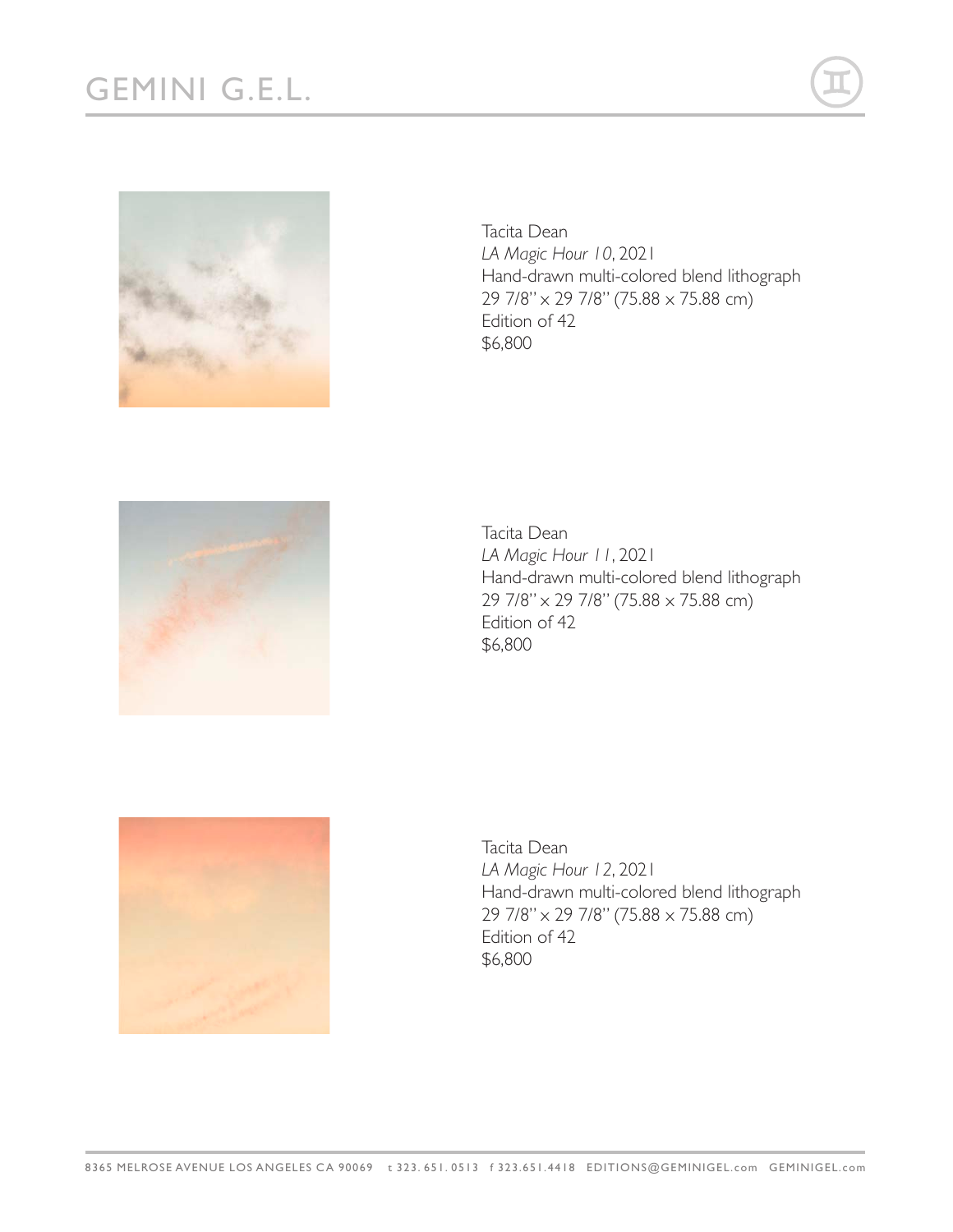



Tacita Dean *LA Magic Hour 13*, 2021 Hand-drawn multi-colored blend lithograph 29 7/8" x 29 7/8" (75.88 x 75.88 cm) Edition of 42 \$6,800



Tacita Dean *LA Magic Hour 14*, 2021 Hand-drawn multi-colored blend lithograph 29 7/8" x 29 7/8" (75.88 x 75.88 cm) Edition of 42 \$6,800



Tacita Dean *LA Magic Hour 15*, 2021 Hand-drawn multi-colored blend lithograph 29 7/8" x 29 7/8" (75.88 x 75.88 cm) Edition of 42 \$6,800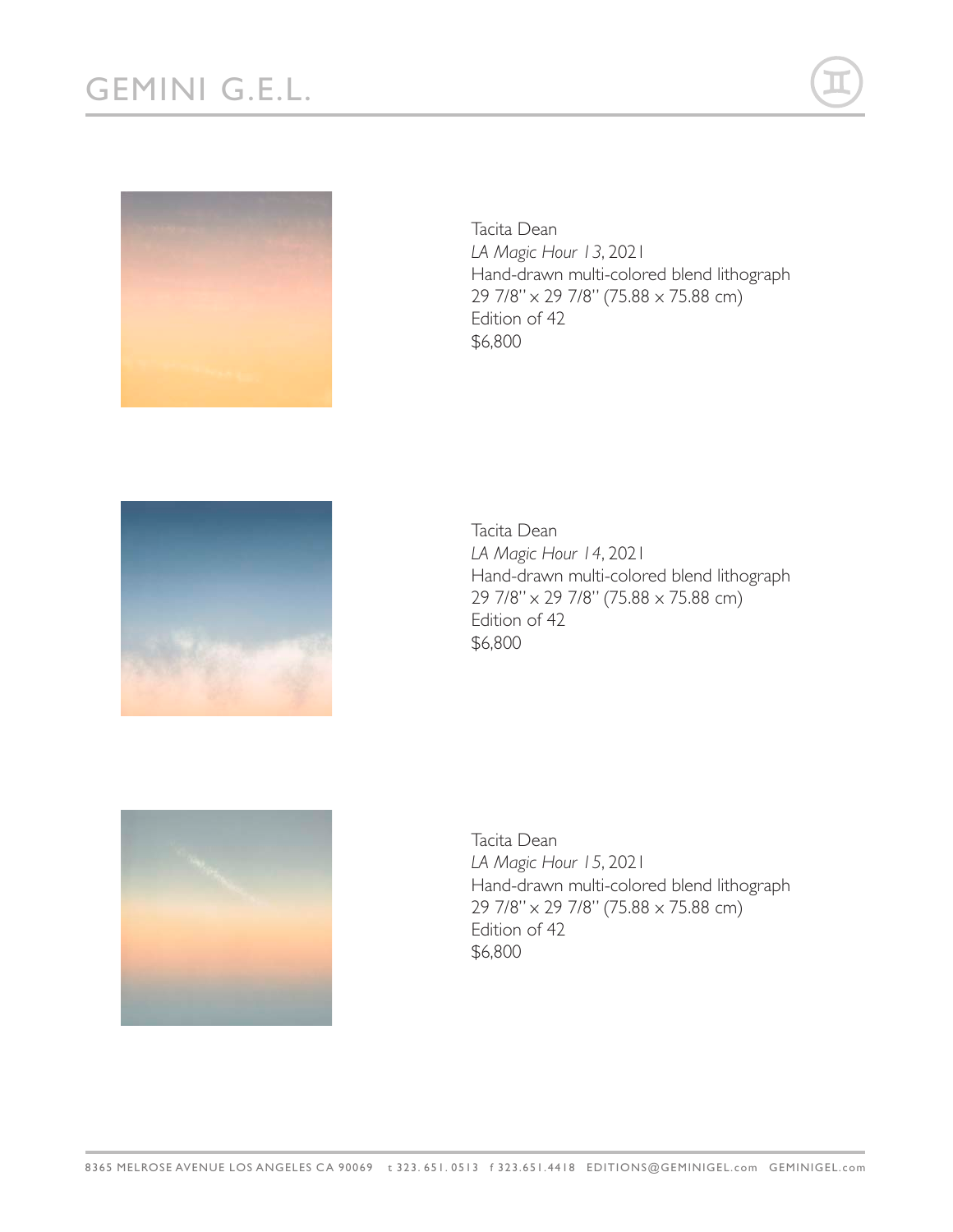



*Pantone Pair (Swedish Blue)*, 2019 Found Pantone card paired with postcard from artist's collection, monoprinted and framed 12 1/2" x 15" (31.75 x 38.10 cm) Series of 80 unique works \$12,500

Tacita Dean



Tacita Dean *Pantone Pair (Aspen Gold)*, 2019 Found Pantone card paired with postcard from artist's collection, monoprinted and framed 15" x 12 1/2" (38.10 x 31.75 cm) Series of 80 unique works \$12,500



Tacita Dean *Pantone Pair (Raw Sienna)*, 2019 Found Pantone card paired with postcard from artist's collection, monoprinted and framed 12 1/2" x 15" (31.75 x 38.10 cm) Series of 80 unique works \$12,500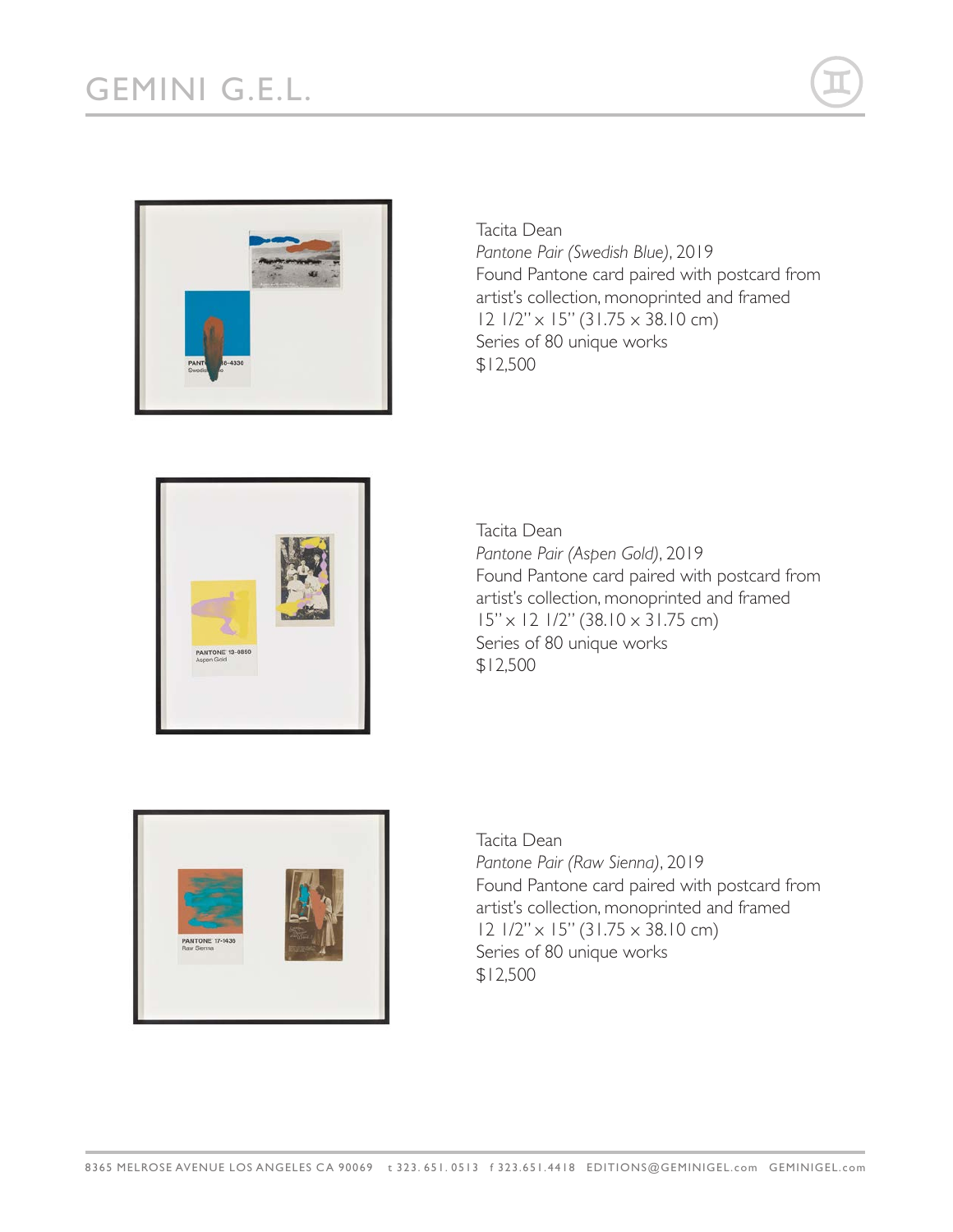

Tacita Dean *Pantone Pair (Blossom)*, 2019 Found Pantone card paired with postcard from artist's collection, monoprinted and framed 12 1/2" x 15" (31.75 x 38.10 cm) Series of 80 unique works \$12,500



Tacita Dean *Pantone Pair (291)*, 2019 Found Pantone card paired with postcard from artist's collection, monoprinted and framed 15" x 12 1/2" (38.10 x 31.75 cm) Series of 80 unique works \$12,500



Tacita Dean *Pantone Pair (Deep Forest)*, 2019 Found Pantone card paired with postcard from artist's collection, monoprinted and framed 15" x 12 1/2" (38.10 x 31.75 cm) Series of 80 unique works \$12,500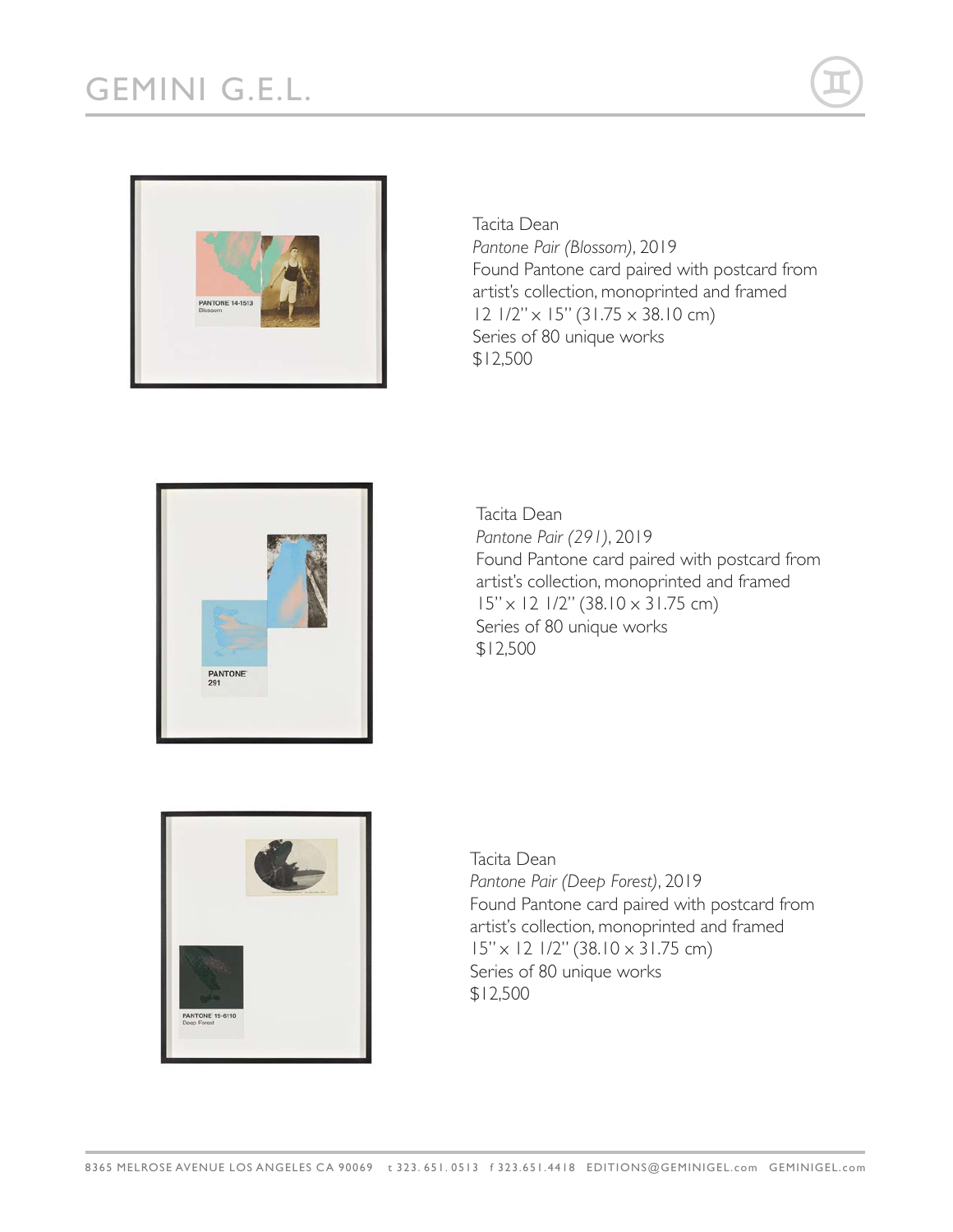## GEMINI G.E.L.







Analia Saban *Circuit Board #1*, 2021 2 color aquatint etching with hardground and drypoint 39 3/4" x 30 3/4" (100.97 x 78.11 cm) Edition of 32 \$3,800

Analia Saban *Circuit Board #6*, 2021 2-color aquatint etching with hardground and drypoint 39 3/4" x 30 3/4" (100.97 x 78.11 cm) Edition of 32 \$3,800

Analia Saban *Transcending Grid (Red)*, 2021 1-color softground etching with linen chine collé 17 1/2" x 16 5/8" (44.45 x 42.23 cm) Edition of 28 \$1,600